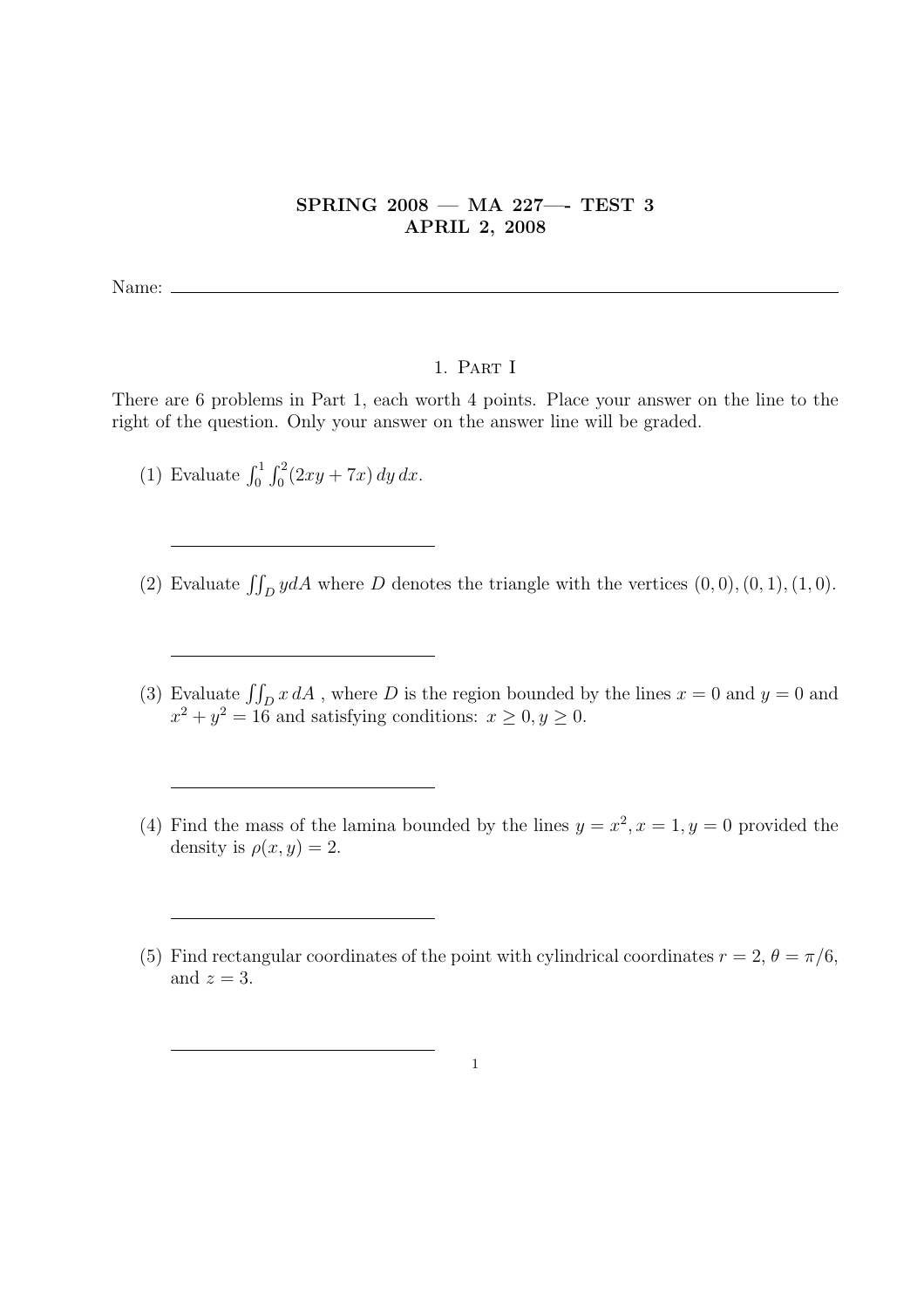(6) Sketch the domain  $D$  and change the order of integration in the iterated integral:

 $r<sup>4</sup>$  $\int_{0}^{4}(\int_{0}^{\sqrt{y}})$  $\int_0^{\sqrt{y}} f(x, y) dx dy$ .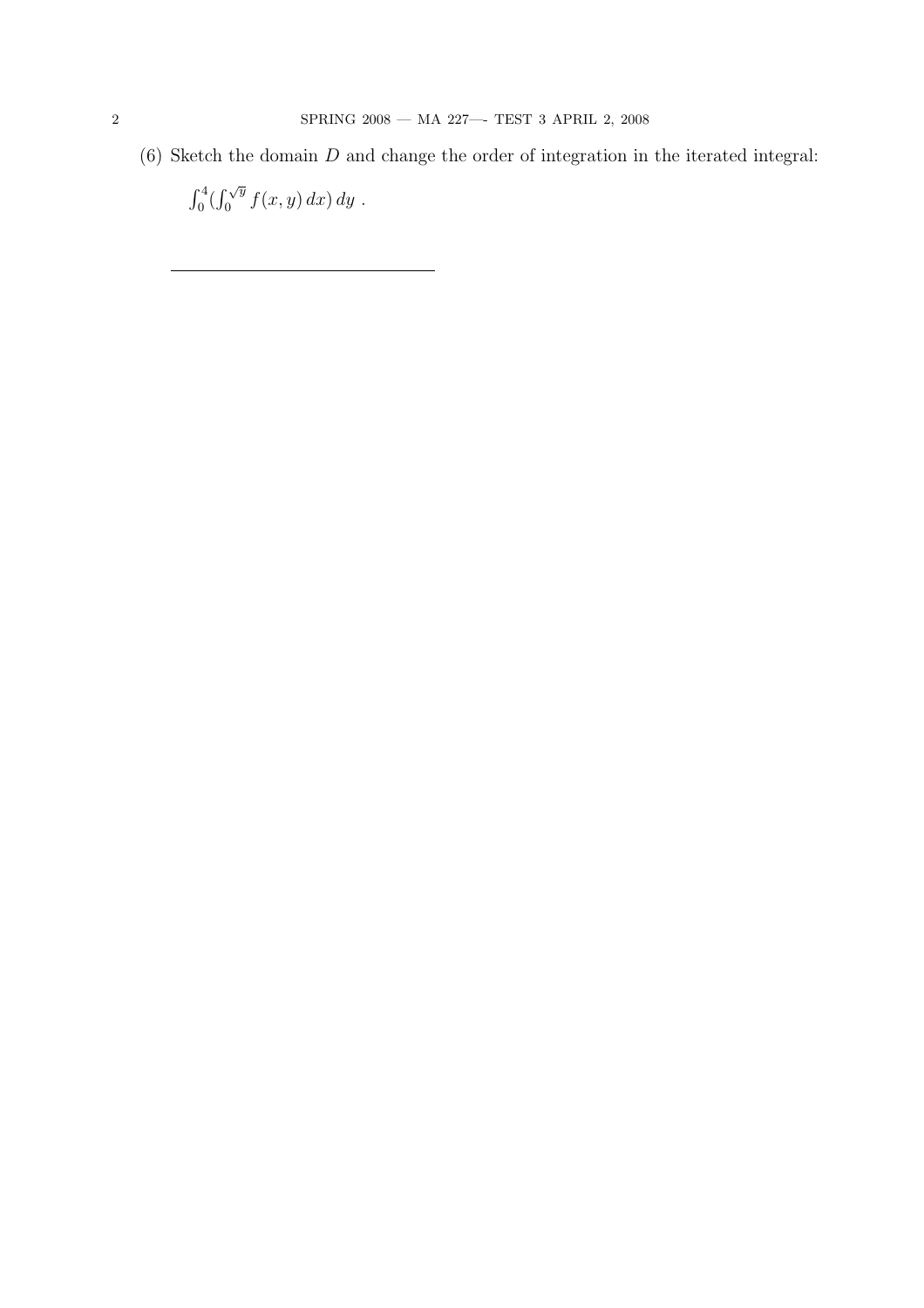## 2. Part II

There are 3 problems in Part 2, each worth 12 points. Partial credit is awarded where appropriate. Your solution must include enough detail to justify any conclusions you reach in answering the question.

- (1) Let D be the bounded domain which is enclosed by the curves  $y = x^2$  and  $y = x^3$  in the 1-st quadrant.
	- (a) Sketch the domain.
	- (b) Describe the domain with inequalities.
	- (b) Describe the domain with inequalities.<br>
	(c) Calculate the double integral  $\iint_D xy dA$  turning it into an iterated integral.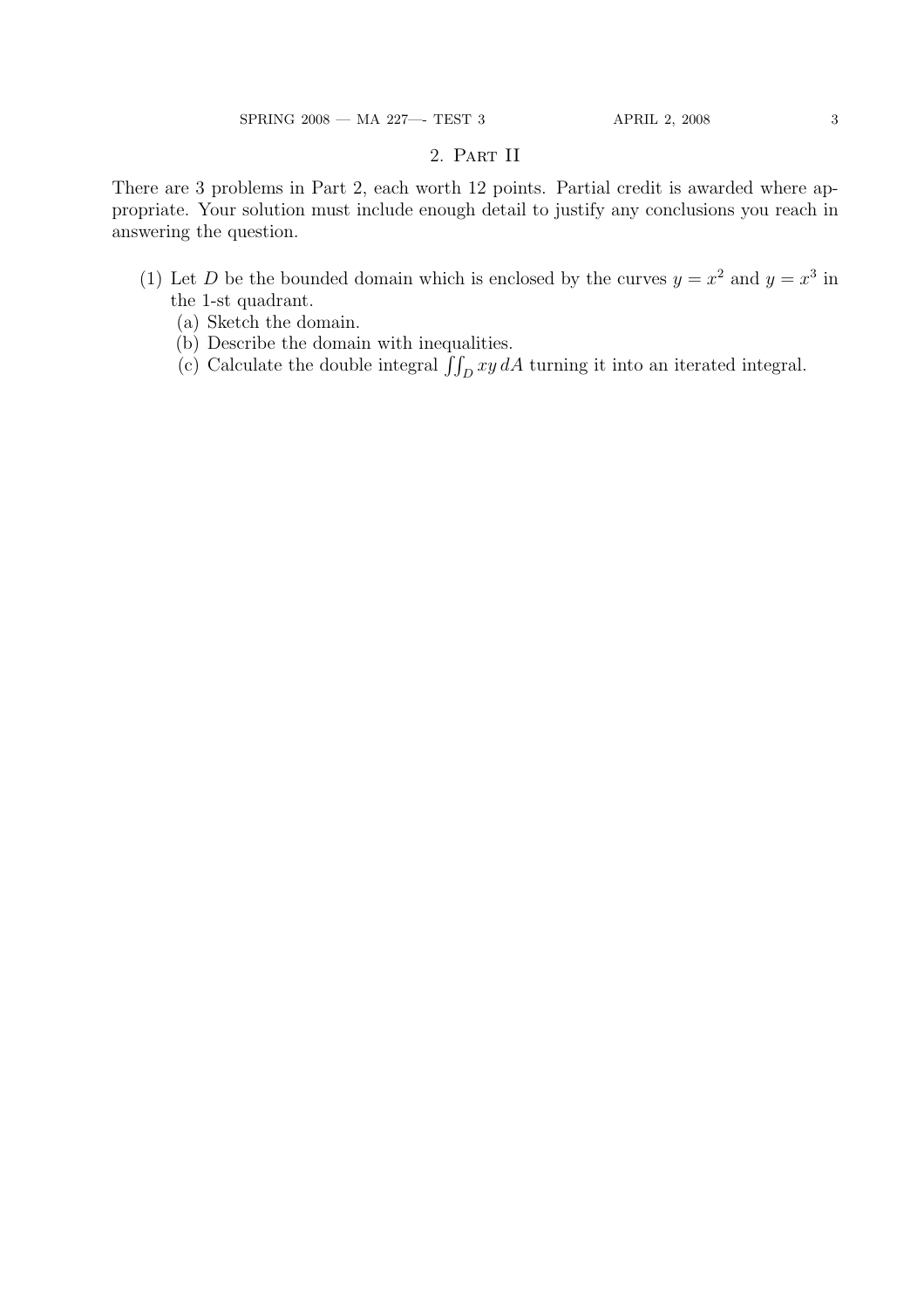(2) Sketch the solid E and evaluate the triple integral  $\iiint_E y^2 z^3 dV$ , where E is the region in the half-space  $y \geq 0$  bounded by the cylinder  $x^2 + y^2 = 4$  and two planes  $z = 0$  and  $z = 2$ .